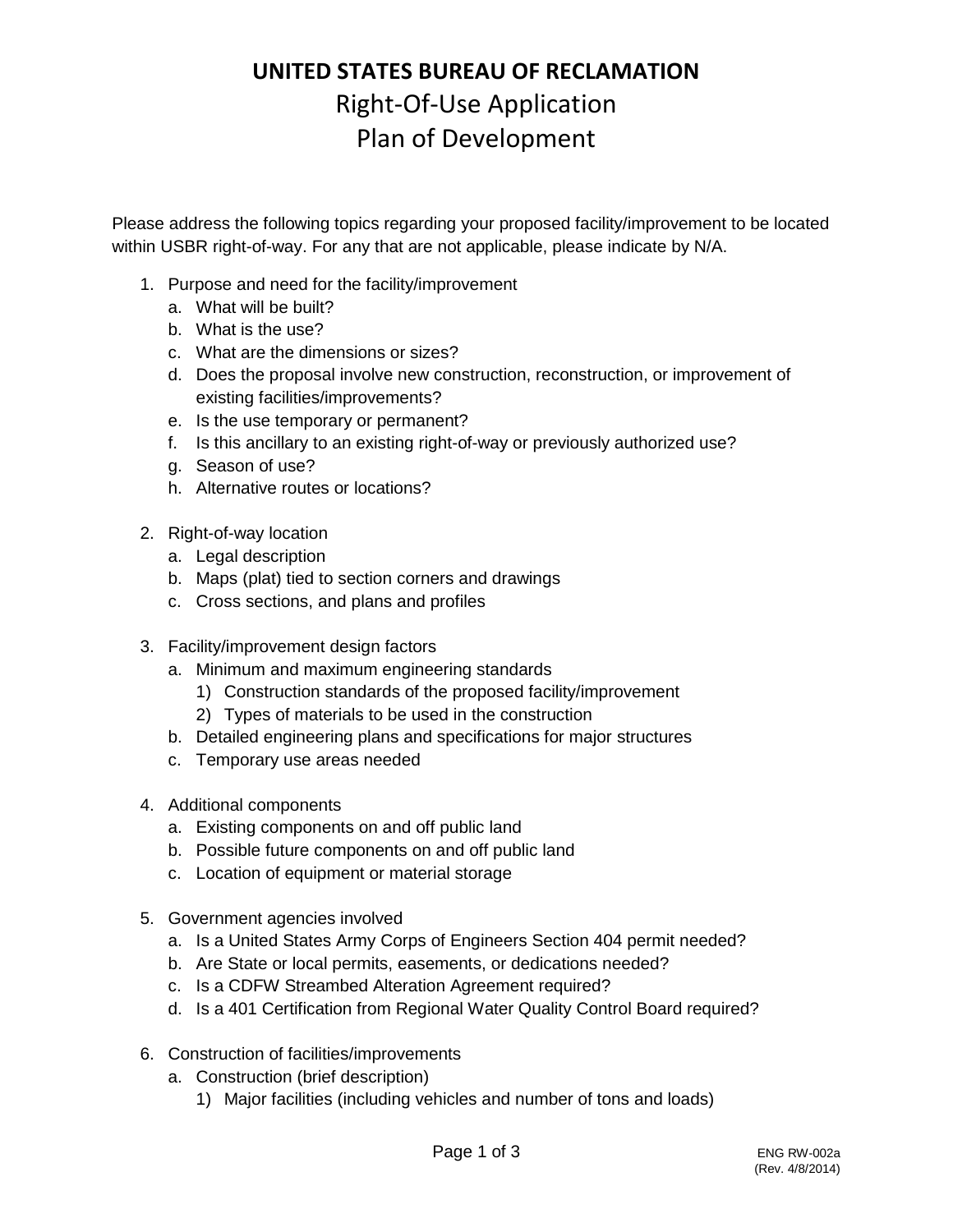## **UNITED STATES BUREAU OF RECLAMATION** Right-Of-Use Application Plan of Development

- 2) Ancillary facilities (including vehicles and number of tons and loads)
- 3) Methods of construction and types of equipment to be used within USBR right-ofway
- b. Work force (number of people and vehicles)
- c. Flagging or staking of the right-of-way
- d. Clearing and grading
- e. Facility construction data
	- 1) Description of construction project
- f. Access to and along right-of-way during construction
- g. Contingency planning
	- 1) Applicant contacts
	- 2) USBR contacts
- h. Safety requirements
- i. Industrial wastes and toxic substances
- j. Seasonal restrictions on various activities
- 7. Resource values and environmental concerns
	- a. Address at level commensurate with anticipated impacts
	- b. Anticipated conflicts with resources or public health and safety
		- 1) Air, noise, geologic hazards, mineral and energy resources, paleontological resources, soils, water, vegetation, wildlife, threatened and endangered species, cultural resources, visual resources, BLM or USBR projects, recreation activities, wilderness, etc.
- 8. Stabilization and rehabilitation
	- a. Soil replacement and stabilization
	- b. Disposal of vegetation removed during construction (i.e. trees, shrubs, etc.)
	- c. Seeding specifications
	- d. Fertilizer
	- e. Limiting access to right-of-way
- 9. Operation and maintenance
	- a. Minimum maintenance and maintenance schedule
	- b. Placement of control, warning, and directional traffic signs
	- c. Maintenance of special needs such as blow sand removal, seasonal closure, and controlled access, if applicable
	- d. Safety
	- e. Industrial wastes and toxic substances
	- f. Inspection and maintenance schedules
	- g. Work schedules
	- h. Fire control